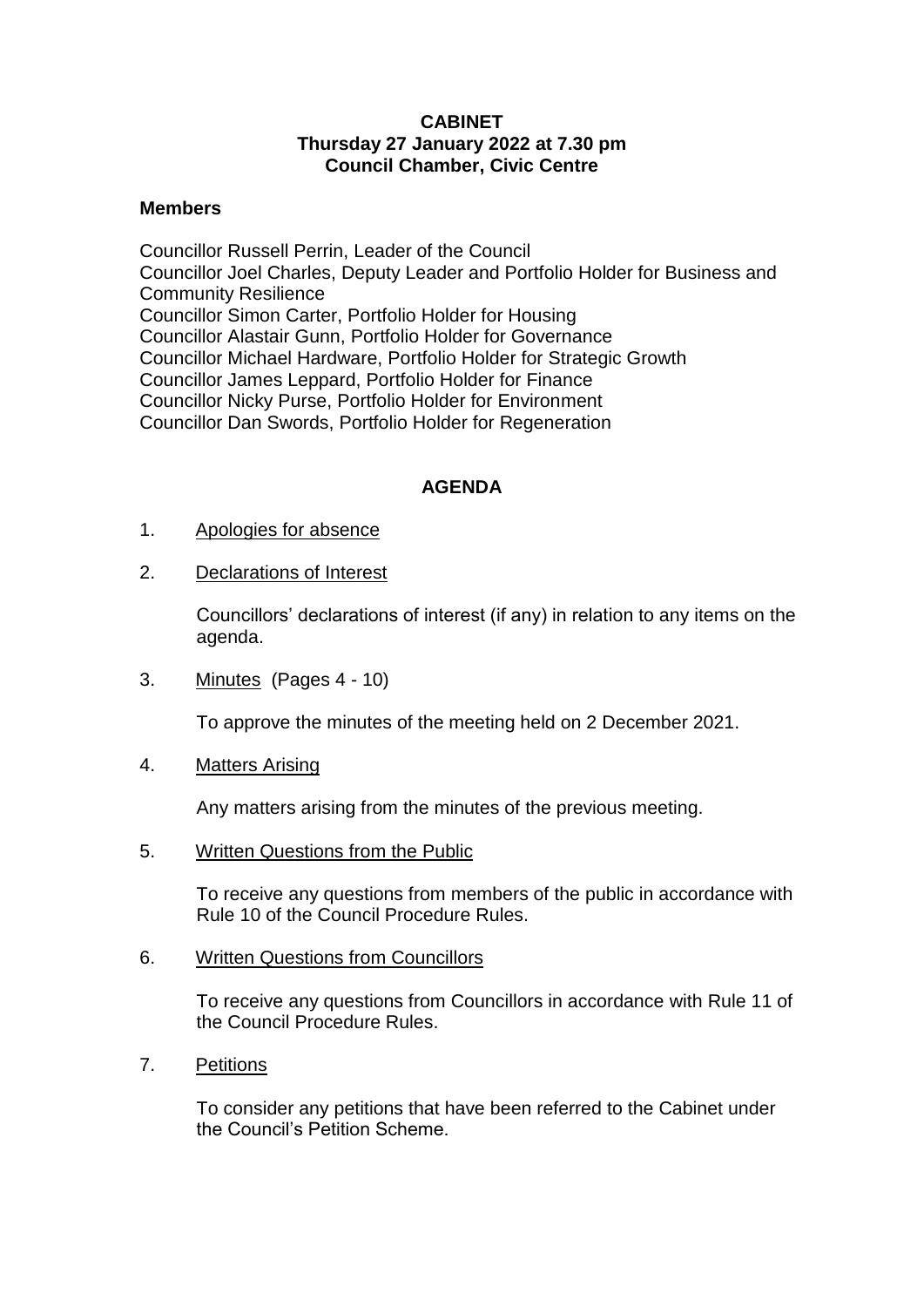8. Forward Plan (Pages 11 - 21)

To note the Forward Plan, which lists all upcoming Cabinet decisions and provides notice of key decisions and those expected to be taken in private session.

- 9. Medium Term Financial Strategy 2022/23 2024/25 (Pages 22 58)
- 10. General Fund Budget 2022/23 (Pages 59 126)
- 11. Housing Revenue Account Business Plan 2021-2051 (Pages 127 202)
- 12. Housing Revenue Account Budget 2022/23 (Pages 203 217)
- 13. Capital and Treasury Report 2022 (Pages 218 259)
- 14. Capital Programmes 2021/22 2023/24 (Pages 260 271)
- 15. Treasury Management Strategy Statement 2021/22: Mid-Year Review (Pages 272 - 281)
- 16. HGGT Proposed Future Governance Arrangements (Pages 282 309)
- 17. Approval of London Road North LDO Amendments (Pages 310 360)
- 18. Award of Framework Agreement On-line Law Library Services (Pages 361 - 365)
- 19. Energy Procurement Framework Renewal (Pages 366 371)
- 20. Communications from Committees/Working Groups/Parties and Panels
- 21. Minutes of Panels/Working Groups

To note the following draft minutes of Cabinet appointed bodies. Minutes remain draft until approved by the relevant body.

- a) Minutes of meeting Tuesday, 28 September 2021 of Shareholder Sub Committee (Pages 372 - 374)
- b) Minutes of meeting Thursday, 7 October 2021 of Cabinet Policy Development Working Group (Pages 375 - 377)
- c) Minutes of meeting Wednesday, 13 October 2021 of Safety Committee (Pages 378 - 380)
- d) Minutes of meeting Thursday, 18 November 2021 of Shareholder Sub Committee (Pages 381 - 384)